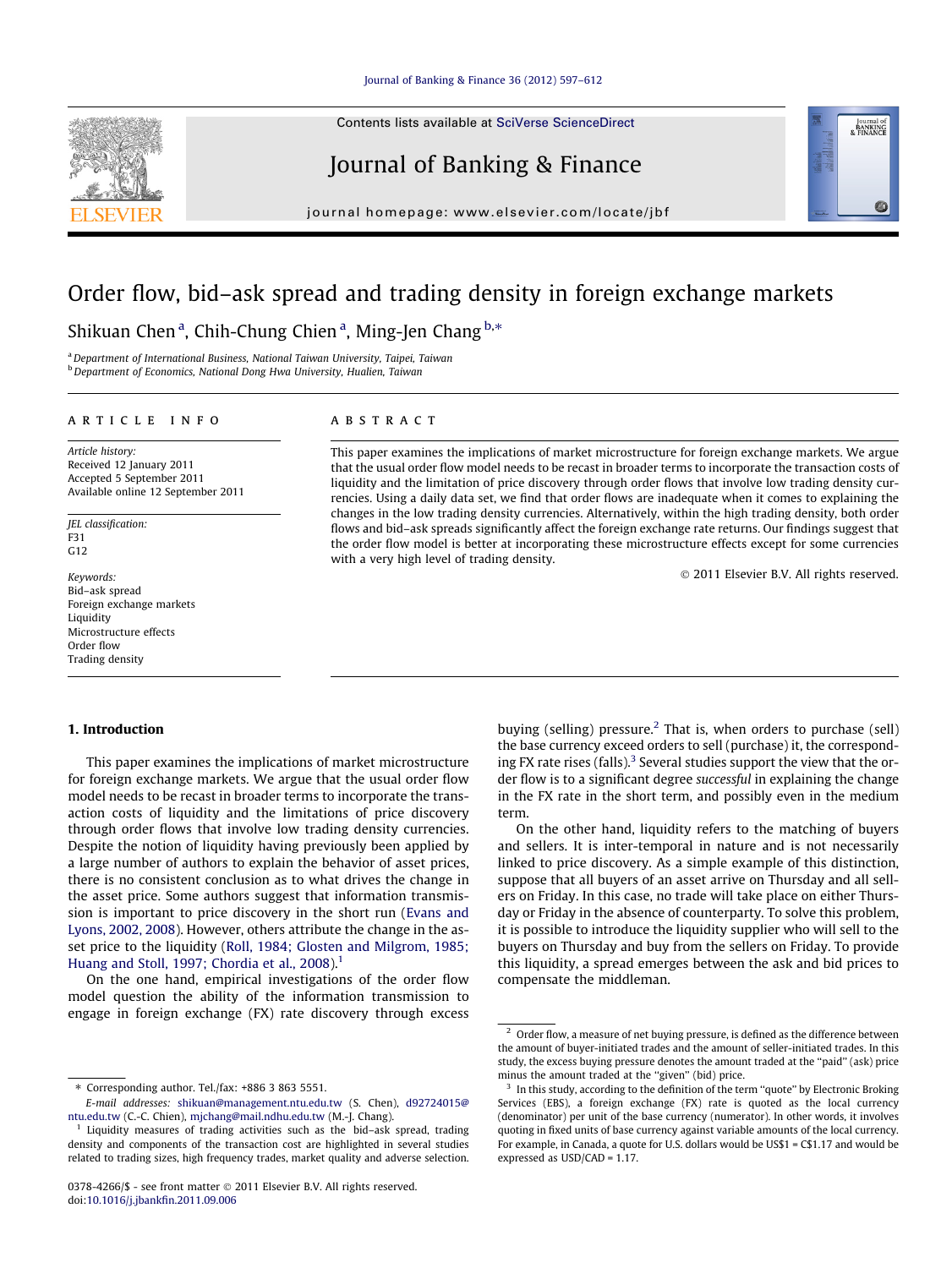Recently, through the mediation process described in [O'Hara](#page--1-0) [\(2003\),](#page--1-0) a dispute between the two parties was settled. [O'Hara](#page--1-0) [\(2003\)](#page--1-0) clearly points out that these two concepts are related, but they are not the same for price discovery. Hence, when one wants to know what drives the change in the asset price, both information transmission and liquidity should be included as explanatory variables. As each function can influence asset prices, we first discuss how the order flow conveys the information to the FX rate markets, and then consider how liquidity enters into the determinant of FX rate.

Order flow is a major determinant of FX rates because it conveys the information through the excess buying (selling) pressure. [Evans and Lyons \(2002\),](#page--1-0) for example, in their seminal paper report that a regression of daily exchange rate returns on daily order flow results in an R-square in excess of 60%. Following [Evans and Lyons](#page--1-0) [\(2002, 2008\) and Bacchetta and van Wincoop \(2006\)](#page--1-0) employ the macroeconomic information collection system to discuss how the indirect effect of the information transmission via the order flow affects the volatility of the FX rate.

However, any such issue is possibly misguided when the order flow fails to explain the low trading density currency due to the limitation of price discovery. The limitation of price discovery indicates that the price impact of the order flow should be positively correlated with the trade-size clustering. That is, the order flow of the active (high trading density) currency tends to be obviously larger than that of the infrequently traded (low trading density) currency. [Evans \(2011\)](#page--1-0) points out that, without a great deal of trading activity, dealers will not immediately adjust their spot rate quotes via the order flow to accommodate the new information on fundamentals and the risk of providing liquidity to the market. As a result, the order flow is not suitable for investigating the behavior of FX rates when currency pairs trade with low liquidity.

The limitation of price discovery, as the measure of the market quality, is very important to the investigation of the order flow. In particular, some academic research articles argue that the explanatory power of the order flow should be positively associated with it. For example, [Moulton \(2005\)](#page--1-0) and [Gwilym and Meng \(2010\)](#page--1-0) highlight the relationship between the price impact of the order flow and trade-size clustering in order to explain the variations in the common liquidity measures of foreign exchange transactions. Their consistent conclusions show that the price impact of the order flow is greater when customers (traders) care more about trading precise quantities, while the number of trades and the total volumes are not significantly changed.

These challenges indicate that the order flow provides neither a model nor empirical estimates of the ''liquidity based'' and ''clustering of transactions'' price impact factor. [Chan and Fong \(2000\)](#page--1-0) therefore assert that the volatility–volume relationship underlying stock returns could in principle be driven by either one or both components of the number of trades and the size of trades.<sup>4</sup> Moreover, [Kaul and Sapp \(2009\)](#page--1-0) shed more light on the issue regarding the effect of the trading activity and dealer concentration on foreign exchange market quality. They clarify that the trading activity is an important determinant of market quality and dealer concentration.<sup>5</sup>

According to the above evidence, liquidity measures not only affect the volatility–volume relationship but also the information transmission ability of the order flow. We therefore suggest that the liquidity is another wedge of the microstructure that investors should look for in FX markets. Liquidity reflects the ability to buy or sell significant quantities of an asset both quickly and

anonymously. To maintain liquidity, several exchange systems use liquidity suppliers, i.e., individuals who stand ready to sell or buy whenever the customer intends to buy or sell. As suppliers of liquidity, they have monopoly rights to buy at the lower bid price and sell at a higher ask price. This privilege is the primary source of compensation for offering liquidity, namely, the bid–ask spread. 6

It is more important to notice that transaction data occurring in financial markets are often contaminated by market microstructure effects, such as bid–ask spreads, liquidity ratios, turnover, and asymmetric information. Market microstructure effects indicate that changes in transaction prices over very small time intervals are mainly composed of noise and carry little information about the underlying return volatility ([Hasbrouck and Seppi,](#page--1-0) [2001; O'Hara, 2003](#page--1-0)). [Amihud \(2002\)](#page--1-0) also point out that the bid– ask spread partly represents the illiquidity premium on the expected stock return due to the small trading size. With the same meaning, we expect that the liquidity suppliers should require more bid–ask spreads on low trading density currencies to compensate for their illiquid risks. According to these arguments, the presence of market microstructure effects is necessarily accounted for in the order flow model.

This study's first objective is to compute Stoll's realized bid–ask spread as the measure of the liquidity [\(Stoll, 1989\)](#page--1-0). Such a spread is markedly different from the usual spread because it is easy to detect the pattern of price reversal and price continuation in a transaction. Alternatively, the usual spread is driven solely by the relative gap between the ask price and the bid price. We estimate the coefficients on the regression of the daily exchange rate return on the bid–ask spread, and order flow for each currency pair. We find that the order flow is a dominant explanatory variable for active currencies, while the bid–ask spread is a potential candidate in explaining the daily returns on infrequently traded currencies.

For the purpose of the comparison, our second objective is to provide a Generalized Method of Moments (GMMs) to understand the link between the order flow and the information dispersion, which is captured by the estimated coefficient on the variance of the order flow. Moreover, we also examine whether the variance in price changes can be attributable to the deviation in the bid– ask spread when trading density is at a high or low level.<sup>7</sup> We show that the contribution of information dispersion is an important determinant of the variance of exchange rate returns for active currencies. However, the empirical results for infrequently traded currencies yield the opposite conclusion because most of these currencies are insensitive to the clustering of transactions.

The remainder of this article is organized as follows. In Section [2](#page--1-0), we introduce two common liquidity measures in economic and financial studies. In Section [3,](#page--1-0) we describe the data and the empirical procedures of the extended order flow model including the daily realized bid–ask spread. In Section [4](#page--1-0), we present our results,

<sup>4</sup> For example, the order flow in large trade size categories affects the return more than in smaller size categories for NYSE stocks.

<sup>5</sup> According to [Kaul and Sapp \(2009\)](#page--1-0), market quality is a key characteristic of financial markets because it summarizes the speed and accuracy with which information is impounded in prices.

<sup>6</sup> Several studies find that estimates of the liquidity effects are known to be sensitive to model specifications ([Huang and Stoll, 1997; Chordia et al., 2008\)](#page--1-0). For example, the relative spread (usual bid-ask spread)  $s_{i,t_n}^{relative} = 2(p_{i,t_n}^{Ask} - p_{i,t_n}^{Bid})$  $(p_{i,t_n}^{Ask} + p_{i,t_n}^{Bid})$  characterizes the relative gap between bid and ask prices for the currency  $\hat{i}$  at transaction *n* recorded in period  $t_n$ , and the larger the spread, the more illiquid the market. The [Amihud \(2002\)](#page--1-0) statistic,  $ILIQ_{i,m} = (1/N_m) \sum_{d=1}^{N_m} |R_{i,d,m}|/V_{i,d,m}$ highlights the aggregated price impact measure based on daily returns and traded volumes, so that the larger this indicator, the lower the liquidity.  $|R_{i,d,m}|$  is the absolute return and  $V_{i,d,m}$  is the volume in dollars for day  $d$  in the month for the currency  $i$ . The Pastor–Stambaugh liquidity includes ''non-traded'' and ''traded'' liquidity factors, with the latter series being derived by dividing common stocks (in the CRSP monthly stocks file data) into 10 groups based on each stock's sensitivity to the ''non-traded'' liquidity innovation factor (as described in [Pastor and Stambaugh, 2003](#page--1-0)).

<sup>7</sup> Several studies, especially for the covariance model of the bid-ask spread, have argued that liquidity costs can only have a second-order effect on the level of asset prices because the transactions costs are just too small relative to the equilibrium risk premium to matter ([Roll, 1984; Glosten and Milgrom, 1985](#page--1-0)).